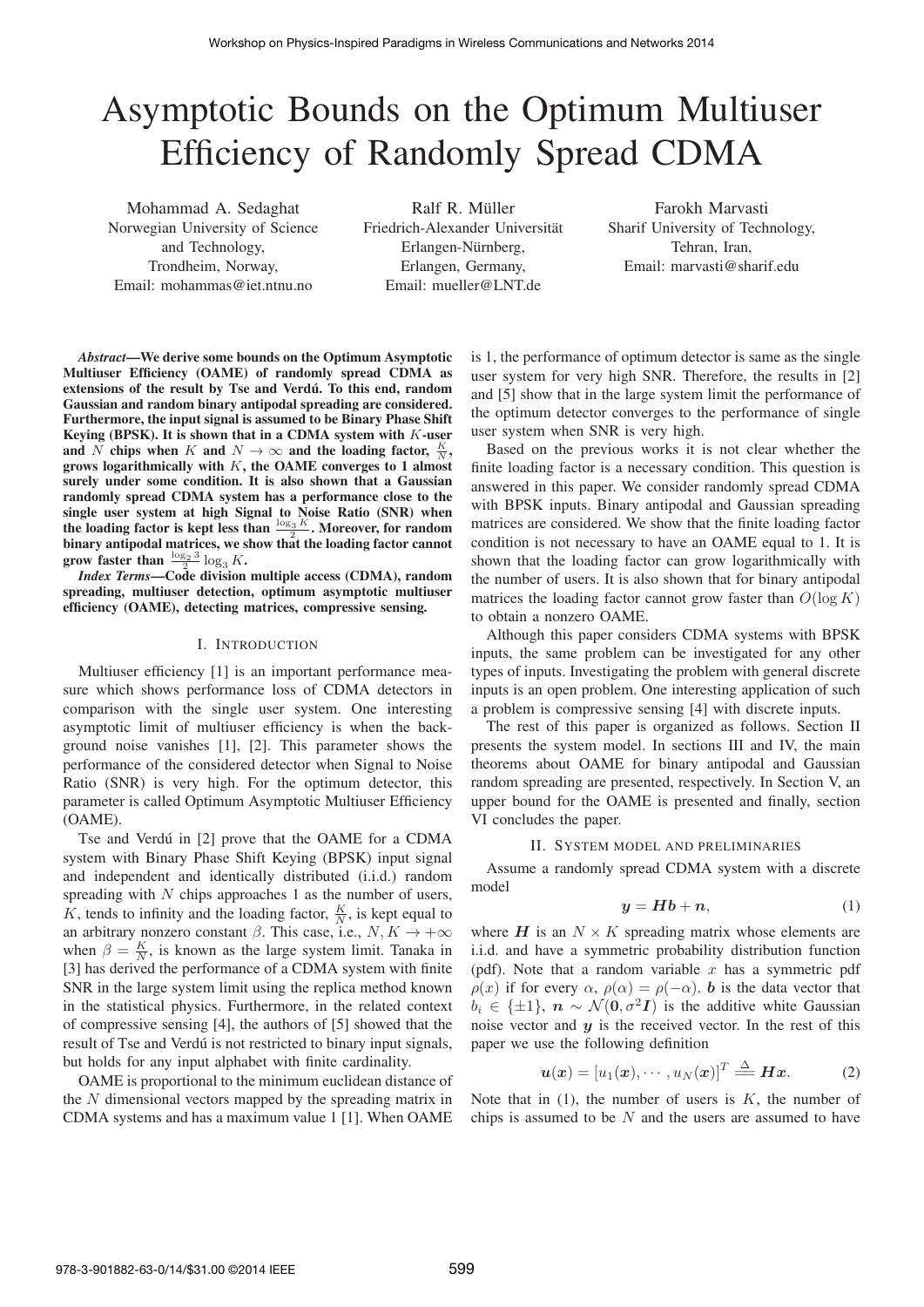unit power. In the considered model, the asymptotic multiuser efficiency is defined as [6]

$$
\eta \stackrel{\Delta}{\Longrightarrow} 2 \lim_{\sigma \to 0} \sigma^2 \log \left( \frac{1}{P_e(\sigma)} \right),\tag{3}
$$

where  $P_e(\sigma)$  is the bit-error rate of the users. Then, the OAME is calculated as follows [6]

$$
\eta = \min_{\boldsymbol{x} \in \{\pm 1,0\}^K \setminus \{\boldsymbol{0}\}} \boldsymbol{x}^T \boldsymbol{R} \boldsymbol{x},\tag{4}
$$

where  $\mathbf{R} \stackrel{\Delta}{=} \mathbf{H}^{\dagger} \mathbf{H}$  and  $\mathbf{x}$  is the error vector.  $\eta$  is in [0, 1] for any given K and N. In [2] it is proven that when  $K$ ,  $N \to \infty$ any given K and N. In [2], it is proven that when  $K, N \to \infty$ and  $K/N$  is kept constant and finite,  $\eta$  converges to 1 almost surely. Therefore, an interesting question is that whether it is necessary to keep  $K/N$  finite. In fact, the question is what is the maximum possible  $K/N$  to have  $\eta$  converging to 1. This question applies to compressive sensing as well. In compressive sensing, it is desired to find a transfer matrix with minimum number of rows to compress a sparse data vector [4].

Let  $E_K$  be the event that  $x^T R x < \gamma$  for at least one nonzero error vector  $x \in {\pm 1, 0}^K$  when  $\gamma \in [0, 1]$ . Therefore,

$$
P(E_K) = P\left(\bigcup_{\boldsymbol{x}\in\{\pm 1,0\}^K\setminus\{\boldsymbol{0}\}}\boldsymbol{x}^T\boldsymbol{R}\boldsymbol{x}<\gamma\right).
$$
 (5)

In fact instead of calculating the minimum in (4), we prove that  $P(E_K)$  converges to zero for some conditions. By applying the union bound to (5), an upper bound is obtained as

$$
P(E_K) \leq \sum_{\boldsymbol{x} \in \{\pm 1,0\}^K \setminus \{\boldsymbol{0}\}} P(\boldsymbol{x}^T \boldsymbol{R} \boldsymbol{x} < \gamma). \tag{6}
$$

In the next sections, we consider random binary antipodal and random Gaussian spreading matrices.

# III. THE OAME FOR I.I.D. BINARY ANTIPODAL RANDOM SPREADING

In this section, it is assumed that the entries of the spreading matrix,  $H_{i,j}$ , are chosen randomly from  $\left\{\pm\frac{1}{\sqrt{N}}\right\}$  $\}$  with equal probability. The input signal, *b*, is assumed to be BPSK. The summation in (6) is sum of  $3<sup>K</sup> - 1$  terms. The key point is that the elements of *x* which are equal to zero, do not effect the term  $x^T R x$ . Furthermore, since the entries of  $H$  are antipodal with equal probability, the sign of nonzero elements of *x* does not effect the distribution of  $x^T R x$ . Therefore, we can expand the summation on the weight of *x*. Note that the weight of a vector is defined as the number of nonzero elements of it. By the following lemma, it is shown that to calculate (6), we can only consider the error vectors with even weight.

**Lemma 1.** Let 
$$
H_{i,j} \in \left\{ \pm \frac{1}{\sqrt{N}} \right\}
$$
. For every error vector  $\mathbf{x} \in \left\{ \pm 1, 0 \right\}^K$  with odd weight,  $P(\mathbf{x}^T \mathbf{R} \mathbf{x} < \gamma) = 0$  [7].

In the next lemma, we present an upper bound for the probability  $P(x_j^T R x_j < \gamma)$ .

**Lemma 2.** Let  $x_j$  be an error vector with even weight  $2j > 0$ *and* B<sup>j</sup> *be the event that the number of nonzero elements of*  $u(x_j)$  *is less than*  $\frac{\gamma N}{4}$ *. Then,*  $P(x_j^T R x_j < \gamma) \leq P(B_j)$  [7]*.* 

Note that Lemma 1 and Lemma 2 are only correct for the BPSK input and binary antipodal spreading matrices. As an example, for the case of  $b \in \{0, \pm 1\}$  with error vector  $x \in$  $\{0, \pm 1, \pm 2\}$ , both lemmas are incorrect.

In the following theorem, the main result on the OAME of a CDMA system with binary antipodal random spreading matrices is presented.

**Theorem 1.** *For the CDMA system* (1) *with*  $\mathbf{b} \in {\{\pm 1\}}^K$ *and*  $H_{i,j} \in \left\{ \pm \frac{1}{\sqrt{N}} \right\}$  *, the OAME* η *is greater or equal than*  $\liminf_{\substack{K \to \infty}} \{1, 4(1-2\zeta)\}\n= \frac{K}{N \log_3 K}.$ <br>  $\zeta \stackrel{\Delta}{\Longrightarrow} \frac{K}{N \log_3 K}.$ 

*Proof:* The complete proof is presented in [7] and here we present an intuitive summary of the proof. From the definition of the OAME we know that  $\eta \leq 1$ . In fact, this can be easily proven as follows

$$
\eta = \min_{\mathbf{x} \in \{\pm 1, 0\}^K \setminus \{\mathbf{0}\}} \mathbf{x}^T \mathbf{R} \mathbf{x} \le [1, 0, \cdots, 0] \mathbf{R} [1, 0, \cdots, 0]^T = 1.
$$
\n(7)

Therefore, we only need to prove that  $\eta > 4(1 - 2\zeta)$ . From Lemma 1, it is only required to consider the error vectors with even weight. Furthermore, in [7] it is proven that for all *x* with the same weight,  $P(x^T R x < \gamma)$  are equal. Therefore,

$$
P(E_K) \le \sum_{j=1}^{\lfloor \frac{K}{2} \rfloor} {K \choose 2j} 2^{2j} P(\boldsymbol{x}_j^T \boldsymbol{R} \boldsymbol{x}_j < \gamma), \tag{8}
$$

where  $x_j$  is an arbitrary vector with weight 2*j*. Using Lemma 2 in (8) results in

$$
P(E_K) \leq \sum_{j=1}^{\lfloor \frac{K}{2} \rfloor} {K \choose 2j} 2^{2j} P(B_j)
$$
  
= 
$$
\sum_{j=1}^{\lfloor \frac{K}{2} \rfloor} {K \choose 2j} 2^{2j} \sum_{i=0}^{\frac{N\gamma}{4}-1} {N \choose i} p(j)^{N-i} (1-p(j))^i
$$
, (9)

where

$$
p(j) = P(u_{\ell}(\boldsymbol{x}_j) = 0) = \binom{2j}{j} 2^{-2j}.
$$
 (10)

The Binomial distribution function  $f(i) = {N \choose i} p(j)^{N-i} (1-p(j))^i$  is an increasing function for  $i < i_{\text{m}} \stackrel{\Delta}{=} \lfloor N(1 - p(j)) \rfloor$ . Therefore, an upper bound for (9) is derived as

$$
P(E_K) \leq \sum_{j=1}^{\lfloor \frac{K}{2} \rfloor} {K \choose 2j} 2^{2j} \sum_{i=0}^{\frac{N\gamma}{4}-1} {N \choose i} p(j)^{N-i} (1-p(j))^i
$$
  

$$
\leq \sum_{j=1}^{\lfloor \frac{K}{2} \rfloor} {K \choose 2j} 2^{2j} \frac{N\gamma}{4} {N \choose \frac{N\gamma}{4}} p(j)^{N-\frac{N\gamma}{4}} (1-p(j))^{\frac{N\gamma}{4}}.
$$
(11)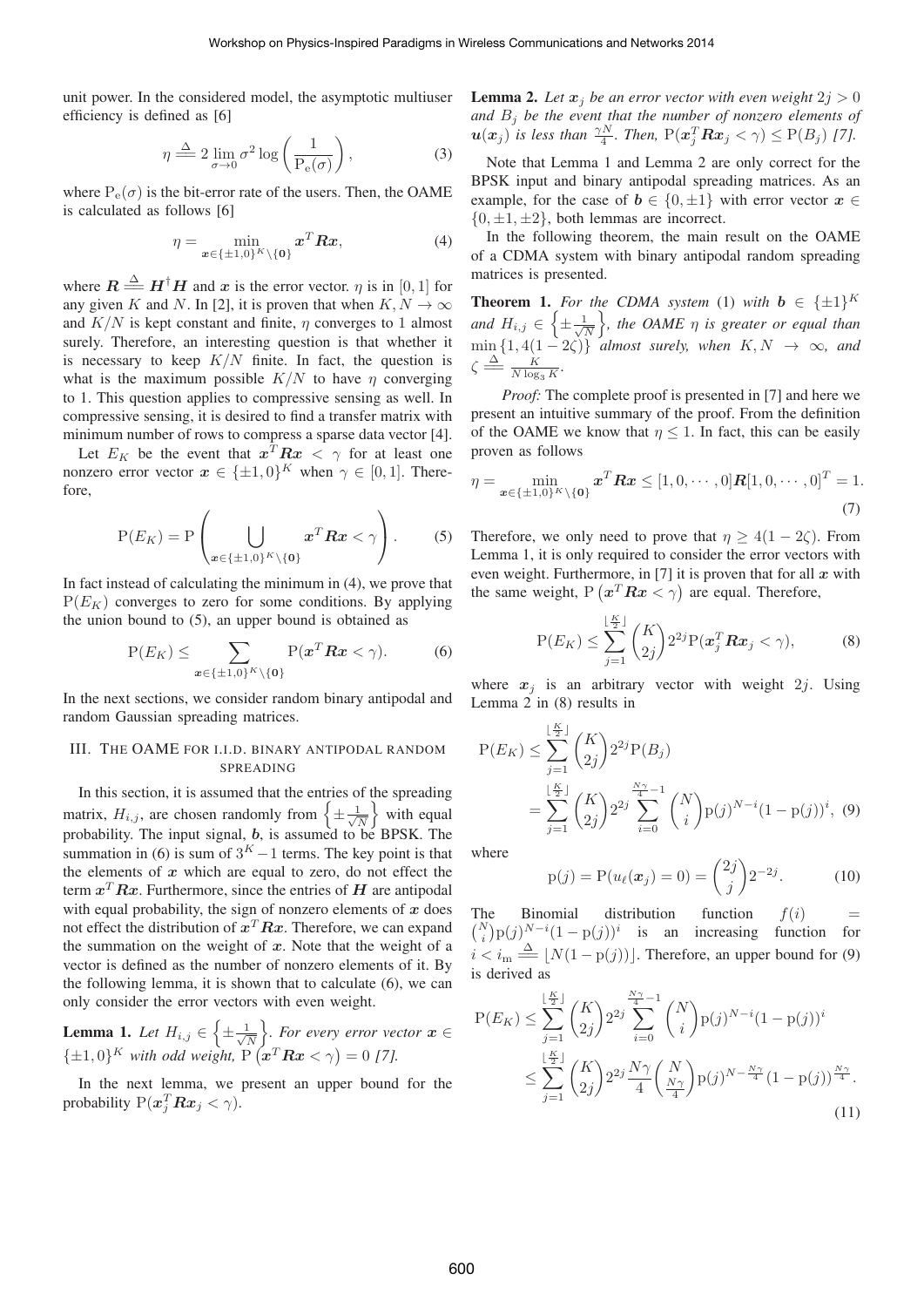To simplify more, the following inequality is used

$$
\binom{m}{r} \le 2^{m \ln \left(\frac{r}{m}\right)},\tag{12}
$$

where

$$
h(t) = -t \log_2 t - (1 - t) \log_2 (1 - t),
$$
\n(13)

denotes the binary entropy function. Let  $\zeta \triangleq \frac{K}{N \log_3 K}$  be a finite constant. Therefore (11) can be written as finite constant. Therefore, (11) can be written as

$$
P(E_K) \le \sum_{j=1}^{\lfloor \frac{K}{2} \rfloor} \frac{K\gamma}{4\zeta \log_3 K} 2^{Kh\left(\frac{2j}{K}\right) + 2j} 2^{h\left(\frac{\gamma}{4}\right) \frac{K}{\zeta \log_3 K}} \times p(j)^{\frac{(4-\gamma)K}{4\zeta \log_3 K}} (1 - p(j))^{\frac{\gamma K}{4\zeta \log_3 K}}.
$$
 (14)

It can be seen that the summation in (14) decays exponentially in  $\frac{K}{\log_3 K}$  if [7]

$$
\zeta < \min\left(\frac{\log_2 3}{2}\left(1 - \frac{\gamma}{4}\right), \frac{1 - \frac{\gamma}{4}}{2}\right) = \frac{1 - \frac{\gamma}{4}}{2}.\tag{15}
$$

This can also be obtained intuitively by considering the most populated weight  $j = \frac{2K}{3}$ . In fact, the dominant weight which<br>has the largest  $P(rT R x \le 1)$  is the weight corresponds to has the largest  $P(x_j^T R x_j < 1)$  is the weight corresponds to the maximum number of error vectors i.e.  $i = \lambda K$ the maximum number of error vectors, i.e.,  $j = \frac{2K}{3}$ .<br>By using the Borel-Cantelli lemma [8] it is conclude

By using the Borel-Cantelli lemma [8] it is concluded that  $\eta$ is greater or equal than  $\gamma$  if  $\zeta < \frac{1-\frac{\gamma}{4}}{2}$  almost surely. Therefore, it can be shown that  $n > 4(1-2\zeta)$  This together with the it can be shown that  $\eta \geq 4(1 - 2\zeta)$ . This together with the fact that  $n \leq 1$  result in fact that  $\eta \leq 1$  result in

$$
\eta \ge \min\{1, 4(1 - 2\zeta)\},\tag{16}
$$

which proves the theorem.

Note that for  $\zeta < \frac{3}{8}$  the result of Theorem 1 is

$$
\eta \ge \min\{1, 4(1 - 2\zeta)\} = 1.
$$
 (17)

Therefore, in this duration  $\eta$  converges to 1 almost surely. This shows that the performance of the optimum receiver is same as the single user performance for very high SNR when the loading factor is less than  $\frac{3 \log_3 K}{8}$ . This means the finite loading factor is not a necessary condition to have  $n-1$ . For loading factor is not a necessary condition to have  $\eta = 1$ . For  $\frac{3}{8} < \zeta < \frac{1}{2}$ , the result in Theorem 1 is a lower bound and for  $\zeta \geq \frac{1}{2}$ , Theorem 1 is obvious since *R* is a non-negative definite matrix and  $x^T R x > 0$  for all RPSK inputs definite matrix and  $x^T R x \ge 0$  for all BPSK inputs.

#### IV. THE OAME FOR I.I.D. GAUSSIAN SPREADING

In this section, we investigate the OAME for a randomly spread CDMA when the entries of  $H$  are i.i.d. Gaussian distributed.

**Theorem 2.** *Let*  $H_{i,j} \sim \mathcal{N}(0, \frac{1}{N})$ *. The OAME converges to* 1 *almost surely as*  $K, N \to \infty$ *, if*  $\frac{K}{N \log_3 K}$  *is kept less than*  $\frac{1}{2}$ *.* 

*Proof:* By using (6) and letting  $\gamma = 1$  we have

$$
P(E_K) \le \sum_{j=1}^K {K \choose j} 2^j P(\boldsymbol{x}_j^T \boldsymbol{R} \boldsymbol{x}_j < 1),\tag{18}
$$

where  $x_j$  is an arbitrary vector with weight j. For sake of simplicity, we write (18) as

$$
P(E_K) \leq \underbrace{2KP(\boldsymbol{x}_1^T\boldsymbol{R}\boldsymbol{x}_1 < 1)}_{\triangleq G_1} + \underbrace{\sum_{j=2}^K \binom{K}{j} 2^j P(\boldsymbol{x}_j^T\boldsymbol{R}\boldsymbol{x}_j < 1)}_{\triangleq G_2},\tag{19}
$$

where  $x_1$  is an arbitrary vector with weight 1. From [2, eq. (21)], it can be concluded that the term  $P(\vec{x}_1^T R \vec{x}_1 < 1)$  decays exponentially in N. Since we assume  $\zeta = \frac{K}{N \log_3 K}$  is finite,  $G_1$  can be written as

$$
G_1 = \mathcal{O}\left(K e^{-\alpha \frac{K}{\log_3 K}}\right),\tag{20}
$$

where  $\alpha$  is a finite positive real number.

Since the channel coefficients are Gaussian we have

$$
u_{\ell}(\boldsymbol{x}_j) \sim \mathcal{N}\left(0, \frac{j}{N}\right). \tag{21}
$$

Therefore,  $\frac{N}{j}(\mathbf{x}_j^T \mathbf{R} \mathbf{x}_j)$  has a chi-squared distribution with N<br>degrees of freedom. Note that  $\mathbf{x}_j^T \mathbf{R} \mathbf{x}_j$  has the sygmon i and degrees of freedom. Note that  $x_j^T R x_j$  has the average j and variance  $\frac{j^2}{N}$ . This means that for the error vectors with higher weights, the distribution of  $x_j^T R x_j$  shifts to the right but at the same time its variance increases. Therefore, it is not clear which weight results in the largest  $P(x_j^T R x_j < 1)$ . It will be shown that in this case also the weight  $i = {}^{2K}$  is determinant shown that in this case also the weight  $\vec{j} = \frac{2K}{3}$  is determinant.

Using the definition of the chi-squared distribution we have

$$
P(\boldsymbol{x}_j^T \boldsymbol{R} \boldsymbol{x}_j < 1) = \int_0^{\frac{N}{j}} \frac{1}{2^{N/2} \Gamma(N/2)} x^{\frac{N}{2} - 1} \exp\left(-\frac{x}{2}\right) dx. \tag{22}
$$

A chi-squared distribution with  $N$  degrees of freedom is an increasing function in [0,  $N - 2$ ] for  $N > 2$ . Therefore, since  $j \geq 2$ , the term inside of the integration in (22) is an increasing function. Thus,

$$
\mathbf{P}(\boldsymbol{x}_j^T \boldsymbol{R} \boldsymbol{x}_j < 1) \le \frac{N}{j2^{N/2} \Gamma(N/2)} \left(\frac{N}{j}\right)^{\frac{N}{2}-1} \exp\left(-\frac{N}{2j}\right). \tag{23}
$$

Without loss of generality we assume that  $N$  is an even integer. Based on Stirling's formula a lower bound for  $\Gamma(N/2)$  is

$$
\Gamma(N/2) = (N/2 - 1)! = \frac{(N/2)!}{N/2} > 2\sqrt{\pi/N} \left(\frac{N}{2e}\right)^{N/2},
$$
 (24)

Therefore,

$$
G_2 \le \sum_{j=2}^K {K \choose j} 2^j \frac{1}{2\sqrt{\pi/N}} j^{-\frac{N}{2}} \left( e^{1 - \frac{1}{j}} \right)^{\frac{N}{2}}.
$$
 (25)

To simplify the right hand side of (25), the summation is split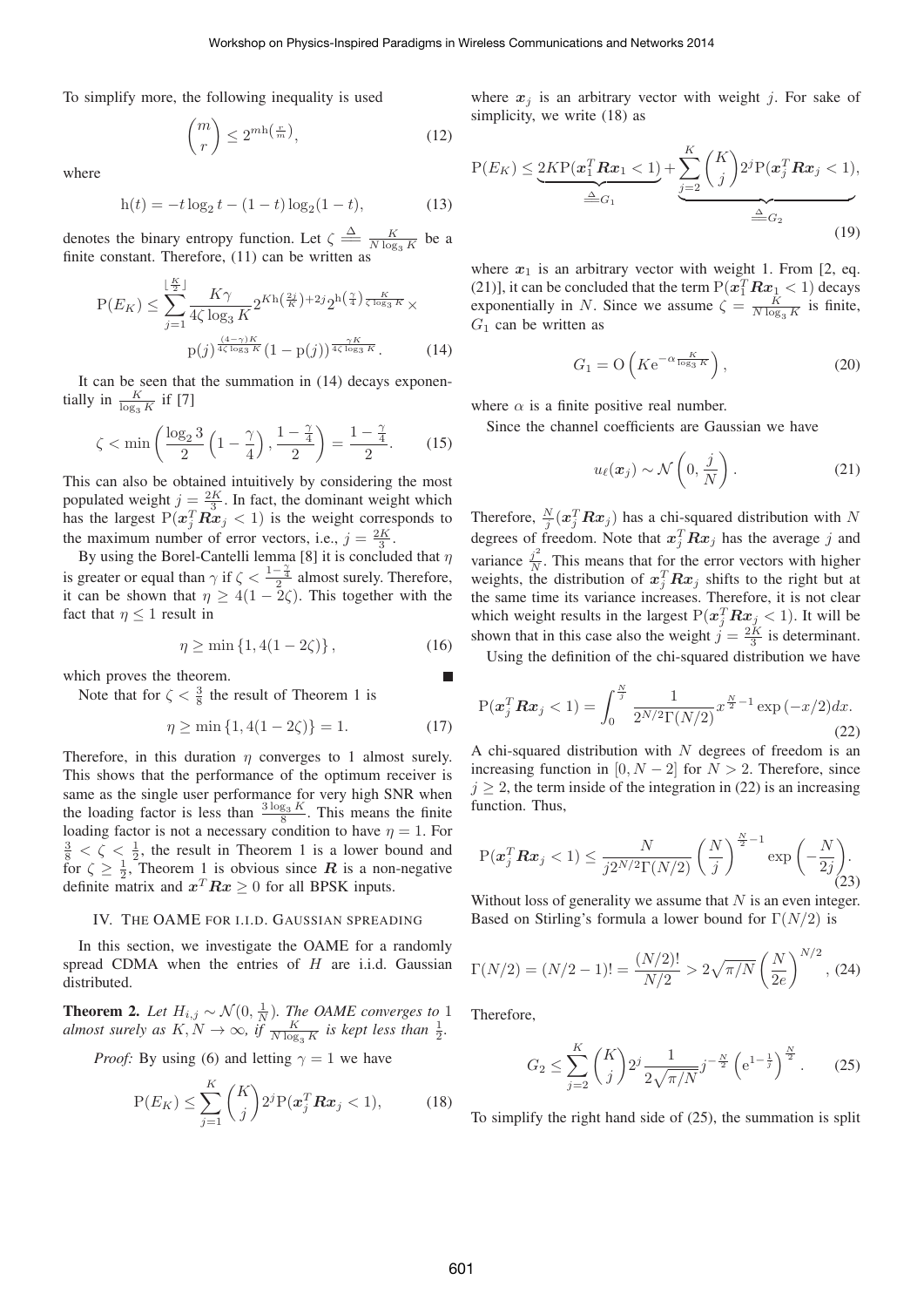to three parts as follows

$$
G_2 \leq \sum_{j=2}^{i_0} {K \choose j} 2^j \frac{1}{2\sqrt{\pi/N}} j^{-\frac{N}{2}} (e^{1-\frac{1}{j}})^{\frac{N}{2}} + \sum_{j=i_0}^{i_1} {K \choose j} 2^j \frac{1}{2\sqrt{\pi/N}} j^{-\frac{N}{2}} (e^{1-\frac{1}{j}})^{\frac{N}{2}} + \sum_{j=1}^{i_0} {K \choose j} 2^j \frac{1}{2\sqrt{\pi/N}} j^{-\frac{N}{2}} (e^{1-\frac{1}{j}})^{\frac{N}{2}} \qquad (26)
$$

where  $i_0 = \lfloor \log_2 K \rfloor$  and  $i_1 = \lfloor \frac{K}{\log_2} \rfloor$  $log_2 K$  . To simplify (26), first note that the function  $\frac{e^{-\frac{1}{j}}}{j}$  is a decreasing function for  $j \in \{2, \dots, K\}$ . Furthermore, the term  $\binom{K}{j}$  can be substituted<br>by the unper-bounded presented in (12). Therefore, it can be by the upper-bounded presented in (12). Therefore, it can be written that

$$
G_2 \leq O\left(\sqrt{K\log_2 K} 2^{(\log_2 K)^2 - \frac{1 + \frac{1}{2}\log_2 e}{2\zeta}} \frac{K}{\log_3 K}\right) + O\left(\left(\frac{K}{\log_3 K}\right)^{3/2} 2^{\left(1 - \frac{\log_2 3}{2\zeta}\right) \frac{K \log_2(\log_2 K)}{\log_2 K} + \frac{K \log_2 e}{2\zeta \log_3 K}}\right) + O\left(\frac{K^{3/2}}{\sqrt{\log_3 K}} e^{\frac{K}{2\zeta \log_3 K}} 2^{K\left(h\left(\frac{2}{3}\right) + \frac{2}{3} - \frac{\log_2 3}{2\zeta}\right) + \frac{K \log_2(\log_2 K)}{2\zeta \log_3 K}}\right).
$$
\n(27)

From (27), it is observed that  $\lim_{K\to\infty} G_2 = 0$  if

$$
\zeta < \min\left(\frac{1}{2}, \frac{\log_2 3}{2}\right) = \frac{1}{2}.\tag{28}
$$

Furthermore, from (20), (27) and (28), it can be shown that

$$
\sum_{K=1}^{+\infty} \mathcal{P}(E_K) < \infty,\tag{29}
$$

which together with the application of the Borel-Cantoli lemma proves that  $\eta$  converges to 1 almost surely if  $K \to \infty$ and  $\zeta$  is kept less than  $\frac{1}{2}$ .<br>Fig. 1 shows the results

Fig. 1 shows the results of Theorem 1 and Theorem 2.

#### V. AN UPPER BOUND ON THE OAME OF CDMA SYSTEMS WITH BINARY ANTIPODAL SPREADING

The theorems in the last sections present some lower bounds on the OAME. Accordingly, in a CDMA system, the loading factor can grow logarithmically with the number of users and still the OAME converges to 1. However, it is not clear whether the loading factor can grow faster than  $O(\log K)$ . In this section, we answer this question using the concept of detecting matrices in mathematics.

Detecting matrices originate from the coin weighing problem in mathematics [9]- [10]. For a given data set  $S$  such that  $x_1, x_2 \in S^K$ , an  $N \times K$  matrix *H* is called detecting if and only if

$$
Hx_1 = Hx_2 \Rightarrow x_1 = x_2,\tag{30}
$$

where  $x_1$  and  $x_2$  are  $K \times 1$  vectors. Another representation form of (30) is

$$
Hx = 0_{N \times 1} \Rightarrow x = 0_{K \times 1}, \tag{31}
$$



Fig. 1: The optimum asymptotic multiuser efficiency lower bound versus  $\zeta = \frac{K}{N \log_3 K}$ .

where  $x \in \mathcal{S}^K - \mathcal{S}^K$  in which

$$
\mathcal{S}^K - \mathcal{S}^K = \left\{ \boldsymbol{x}_1 - \boldsymbol{x}_2 | \boldsymbol{x}_1, \boldsymbol{x}_2 \in \mathcal{S}^K \right\}. \tag{32}
$$

One can write (31) as

$$
\text{Null}(\boldsymbol{H}) \bigcap \mathcal{S}^K - \mathcal{S}^K = \emptyset,
$$
\n(33)

where Null( $H$ ) is the null space of H and  $\emptyset$  is an empty set.

From (4) and (33), it can be observed that there is a connection between  $\eta$  and the concept of detecting matrices. Detecting means that the mapping *Hb* does not map any two data vectors to one output vector. However, the OAME in a CDMA shows the euclidean distance of the mapped vectors. In a CDMA system if the spreading matrix, *H*, is not detecting then there is an error vector  $x \neq 0$  such that  $x^T R x = 0$ . Therefore, if the spreading matrix is not a detecting matrix then the OAME is equal to 0. Note that there might be a matrix which is detecting but its OAME vanishes.

In [11], it is proven that

$$
\lim_{K \to \infty} \frac{N_0 \log_2 K}{K} = 2,\tag{34}
$$

where  $N_0$  is the minimum possible of N such that an  $N \times K$ binary  $\{0, 1\}$  or binary antipodal  $\{\pm 1\}$  detecting matrix exists for any binary input [12]. Therefore, it is concluded that the OAME is equal to 0 when  $K \to \infty$  and  $\zeta = \frac{K}{N \log_3 K}$  is kept greater than  $\frac{\log_2 3}{2}$ . This shows that the loading factor cannot<br>grow faster than  $\frac{\log_2 3}{2} \log_3 K$ . Note that there is no result for<br>the OAME of a random binary antipodal spread CDMA in the OAME of a random binary antipodal spread CDMA in  $\zeta \in \left(\frac{1}{2}, \frac{\log_2 3}{2}\right)$  so far.

# VI. CONCLUSION AND DISCUSSION

We proved that in CDMA systems with BPSK input and Gaussian or binary antipodal spreading matrices, the loading